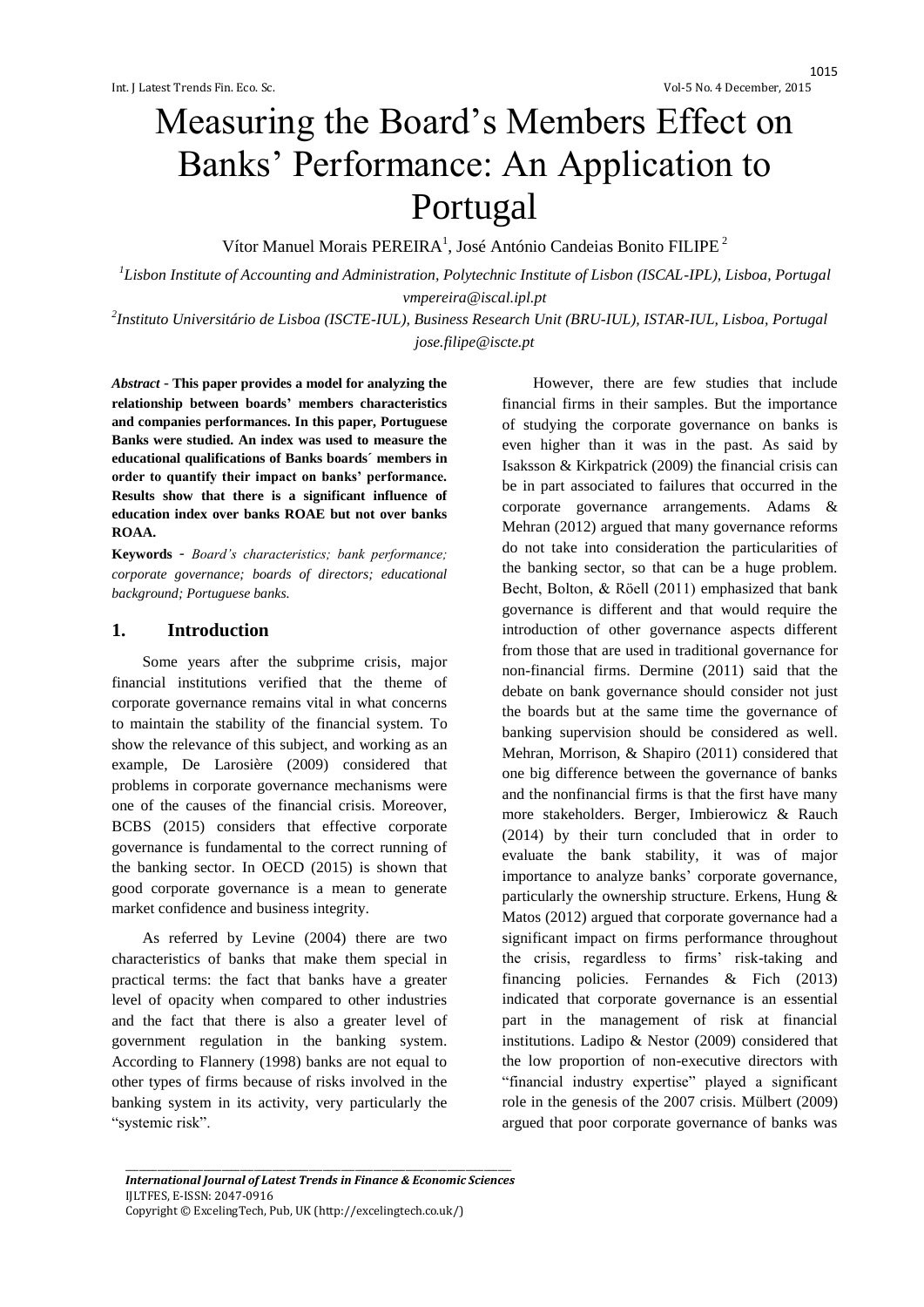an important cause of the recent financial crisis. Nestor (2010) concluded that very few jurisdictions had devised extensive bank-specific governance requirements.

However, Beltratti & Stulz (2012) do not found arguments supporting the thesis that banks' governance played an important role in the crisis. As well, Gupta, Krishnamurti & Tourani-Rad (2013) concluded that corporate governance failure is not associated with the dramatic decline in stock prices that markets suffered worldwide.

Since the subprime crisis that started in 2007 in USA, the Portuguese bank system has suffered many different kind of problems. Several situations were very serious as it is the case of BPN (2008), BPP (2009) and BES (2014), which went to the bankruptcy. In some cases, reasons behind these bankruptcies derived from the manipulation of internal accounting statements. However, the problem may be larger than that. It could also be a problem related to qualifications of boards' members.

A question may be posed: Why did not the board of directors do anything timely?

In general terms, good governance practices increase firms' value. Of course, bad governance practices may have high opportunity costs what shows the need to identify problems timely.

This study intends to analyze situations in Portuguese Banks related to qualifications of their Boards' members.

Normally, a bank system is intensely supervised by a country's national central bank. In the case of Portugal, this responsibility is taken by *Banco de Portugal*, the Portuguese Central Bank. In 2014 European Central Bank (ECB) has assumed the supervision of main Portuguese banks: CGD, BCP, BPI and Novo Banco (ex-BES).

This paper makes the attempt to deeply explore the role of the board of directors in the Portuguese banking sector. For that all types of information were collected in what concerns to ongoing Portuguese banking reforms. The level of effectiveness of the boards in the Portuguese banking sector was also researched. For that, all Portuguese banks functioning in the period of analysis 2007-2011 were analyzed. In this study, research was made considering a large number of board characteristics (size, composition, qualifications and executive compensation), impacts of board characteristics on banks performance. An

evaluation of the new evidences on the role of the board of directors in Portuguese banks was also made.

It is intended also to test if there are significant differences between state-owned banks and private banks.

This study devotes to the literature the next aspects. First, we include another study specifically applied to the banking sector. As said by Adams & Mehran (2012) the majority of studies exclude financial firms from their samples.

Second, this paper also provides a wider picture of the board structure and its role in the Portuguese banking sector. For that, we use a detailed set of board characteristics in order to analyze the impacts of different aspects of boards on banks performance.

Third, we analyze the whole Portuguese banking system, what means the entire population. As far as it is possible to know, this constitutes the first paper doing that. Our analysis do not consider only listed banks but also non-listed banks. This can be important as it gives new insights in what is related to the comparison between characteristics of large banks and smaller banks.

Fourth, it is important to analyze the Portuguese banking system once Portugal was one of the countries that more suffered with the subprime crisis started in 2007. Results of this study will have an important impact in the process of prudential supervision developed by Bank of Portugal, particularly the process of approving members of banks boards of directors. For the case of large banks the process of supervision is developed by Bank of Portugal in association with European Central Bank.

# **2. An Overview over Portuguese Bank Governance**

The Portuguese banking system has suffered a set of changes in last decades, namely the phenomena of M&A and also the participation in a larger market - the European market. This means that there a larger number of competitors and also larger banks when compared to the dimension of the Portuguese banking system. So, a process of M&A started in the Portuguese banking sector as a way for banks to gain a bigger scale and competitive advantages. As referred by Carvalho (2010), in this process of concentration some smaller banks as much as some foreign banks gained greater importance. This situation increased the level of concentration of the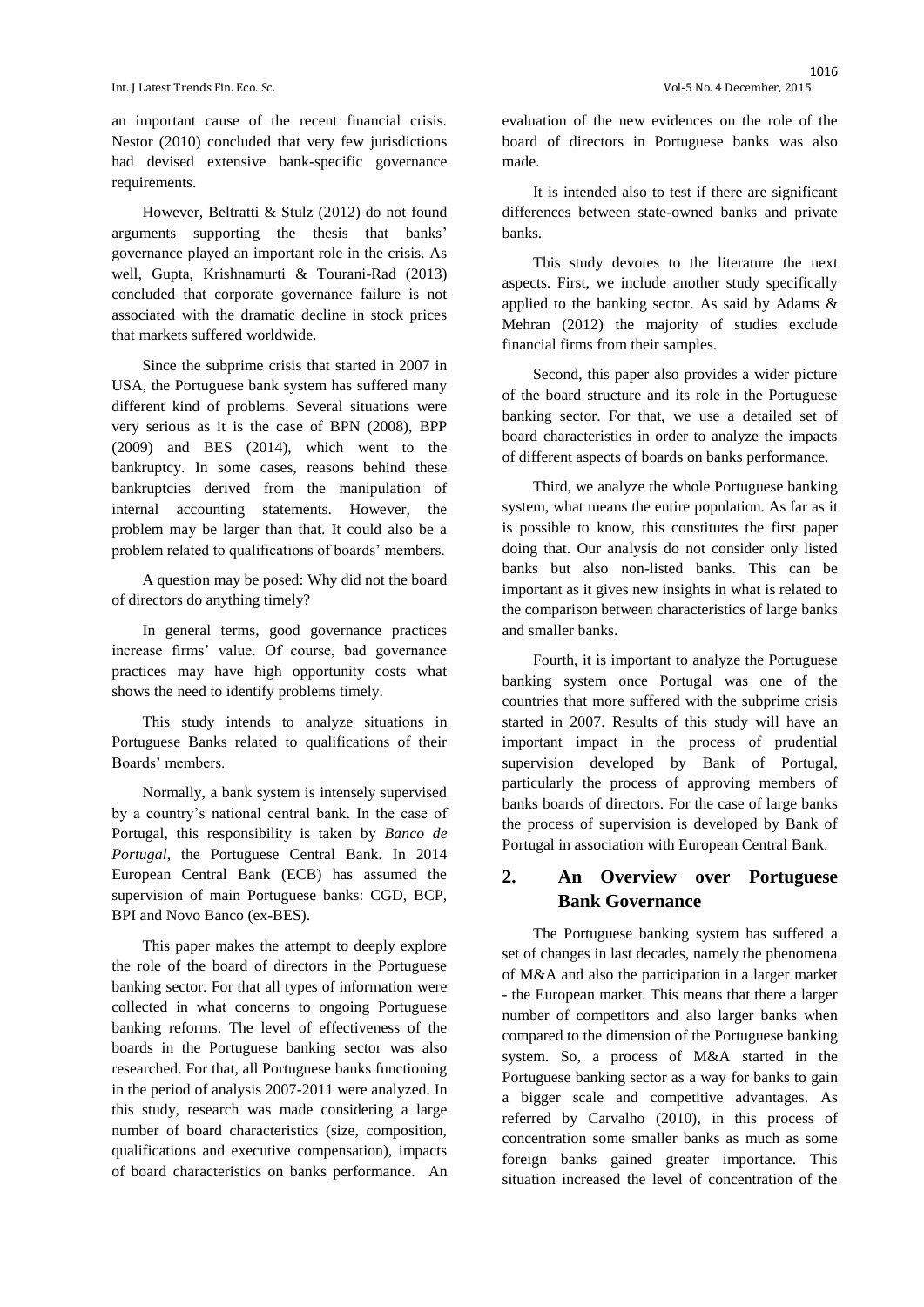Portuguese banking sector, being now the market dominated by five institutions (CGD, New Bank previously named BES, BPI, BCP and Santander). CGD, the bank with greater market share, is stateowned being the other four private banks. Carvalho (2010) considered that the Portuguese banking system could be considered oligopolistic because of the level of concentration in these five banks. Pereira (2011) argued that in the Portuguese credit market the sharing of information is reduced and there are difficulties in obtaining credit, mainly in the particular case of individuals.

For the case of Portugal, the company's governance is regulated by the article 278 of Commercial Societies Code which considers three types of Corporate Governance Models (Decree-law No 76-A/2006 of 29 March):

- Two One-Tier Models
	- o Latin Model or Monist which considers a Board of Directors and Fiscal Council;
	- o Anglo-Saxony Model which considers a Board of Directors, including an Audit Committee and a Certified Public Accountant (CPA).
- One Two-Tier Model
	- o Dualist or Germanic which considers a Board of Directors, a Supervision and General Board and a Certified Public Accountant CPA).

In the case of state-owned banks, they need to accomplish some specific rules particularly Law 71/2007 (Public Manager Regulations). For example, all board members of CGD need to have at least a graduation according to their corporate governance report.

Portuguese listed banks consider, in their corporate governance model, regulations from Portuguese Securities Market Commission - "CMVM", in particular taking into consideration the document "CMVM Recommendations on Corporate Governance".

All banks in the Portuguese system need to accomplish several rules imposed by the supervisor (in this case Bank of Portugal). The reference for this supervision is the Legal Framework of Credit institutions and Financial Companies, approved by Decree-law No 298/92 of 31 December. Moreover, there are several orientations imposed by the European Banking Authority in what concerns to the qualifications and professional experience of banks board members (EBA orientations EBA/GL/2012/06). This more recent document results from the creation of the European Banking Authority on 1 January 2011 as part of the European System of Financial Supervision (ESFS).

Decree-law No 126/2008, 21 July introduced some criteria and procedures to evaluate the suitability of the proposed Boards' Members as well as their professional qualifications specifically evaluated in terms of academic qualifications and professional experience.

Moreover, the previous directive 2006/48/CE was modified with the incorporation of new directives from the European Parliament (directive 2013/36/UE and regulation EU No 575-2013) what has originated the Decree-law No 157/2014.

The regulation EU No 575-2013 in the article No 435 describes the necessity of credit institutions to publicize their boards' members recruitment policy and also their capacities in terms of knowledge and competencies.

Bank of Portugal, considering its instruction nº 30/2010, defines the procedures to register the board's members of banks. This includes:

- an inquiry about professional experience, academic qualifications, suitability and independence;
- a detailed curriculum vitae;
- a copy of the identity card;

and for the first registration of the person it is also needed to add an

updated criminal registration certification.

# **3. Literature Review and Hypotheses Development**

#### **3.1. Literature Review**

The literature shows that the topic of board of directors in what concerns to banks is relatively unexplored. Booth, Cornett & Tehranian (2002) used a sample of 100 largest banks and discovered that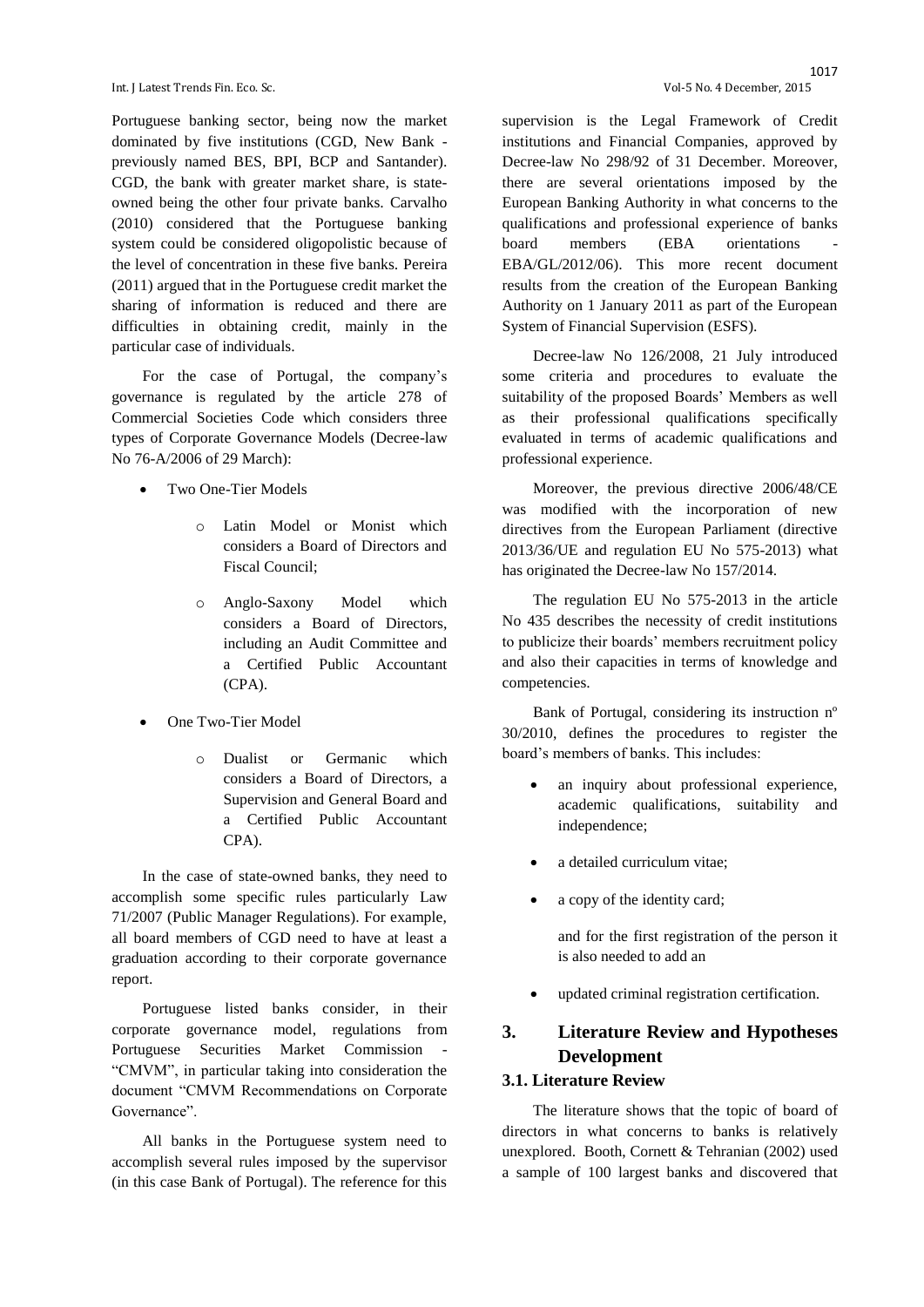when insider ownership increases, the percentage of outside directors decreases. De Andres & Vallelado (2008) found that bank performance has a significantly positive relationship with board meetings using a sample of large international commercial banks. Pathan & Faff (2013) argued that both board size and independent directors influence negatively the bank performance; their sample comprises initially 300 publicly traded bank holding companies. Cornett, McNutt & Tehranian (2009) using a sample of US bank holding companies found that board independence may restrain earnings management. Erkens et al. (2012) found that firms with more independent boards achieved more equity capital during the 2007-2008 crisis (sample of 296 financial firms from 30 countries). Aebi, Sabato & Schmid (2012) argued that banks, in which the Chief Risk Officer directly reports to the board of directors - not to the CEO, showed a greater level of stock returns and ROE. Furthermore, Adams & Mehran (2012) discovered that the board size is positively associated with the performance; for their analysis they used initially a random sample of 35 publicly traded banking holding companies. Garcia-Meca, Garcia-Sánchez & Martinez-Ferrero (2015), applying a sample of 159 banks in 9 countries, found that gender diversity increases bank performance, but national diversity has the opposite effect.

The majority of the literature about corporate governance in Portugal does not consider the financial sector isolate and the only studies that refer banks they just analyze listed banks. Alves & Mendes (2004) proved that exists a relationship between the compliance of some corporate governance recommendations and computed (abnormal) returns (listed companies in "Bolsa de Valores de Lisboa e Porto – BVLP"). Rodrigues, Seabra & Mata (2008) analyzed the independence of boards' members of Portuguese listed banks and concluded that there exists the possibility that managers have a discretionary behavior. Marques (2009) found that Portuguese companies that accomplish CMVM recommendations show a greater level for firm performance (sample with the top 250 non-financial Portuguese firms). Alves (2011) defended that the main determinants of voluntary disclosure are the following variables: firm size, growth opportunities, organizational performance, board compensation and large shareholder ownership. In Business & Economics (2014) it is showed that the level of Portuguese listed companies that follow the corporate governance recommendations is high. Marques (2013) argued that companies comprising the PSI-20 index revealed a high degree of compliance. Pereira Alves, Couto & Francisco (2014) argued that CEO characteristics, board of directors' structures, and shareholders features are associated with the CEO pay (sample of Portuguese listed companies). Banco de Portugal (2015) report suggests that there are some deficiencies in banks' boards namely:

- the board of directors does not monitor correctly the executive commission;
- the process of selection of the non executive members is not the best and finally
- the possible conflict of interests is not well preserved.

#### **3.2. Hypotheses Development**

The literature evidences that in the case of banks the board of directors will play a more important role when compared to other types of companies. There is an opaque nature of the banking business which implies greater difficulties in the monitoring process as well as greater obstacles in order to evaluate the performance of banks as much as boards' members.

The main objective of this paper is to evaluate if the background of the banks boards' members will affect banks' performance. For that, we used a unique database, being data hand collected from corporate governance reports and/or from annual reports. Obviously, we used all available information that we can get from many different sources.

As a result of the several changes that occurred in the legislation and recommendations in what concerns to the topic of corporate governance, we intend to test if there are any other aspects that need to be included in those reports.

According to Pereira & Filipe (2014) literature about the relationship between boards members' characteristics and the corporate financial performance has a series of articles focused on boards' members education.

Some authors tried to explain the performance of companies using the education levels of top managers as an independent variable. For example Bhagat, Bolton & Subramanian (2010) used 6 CEO education variables particularly, for instance, CEOs holding an MBA degree or a law school degree. By their turn, Gray & Nowland (2013) considered a bachelor, a master or yet another degree as one independent variable. Ahrens, Filatotchev & Thomsen (2011)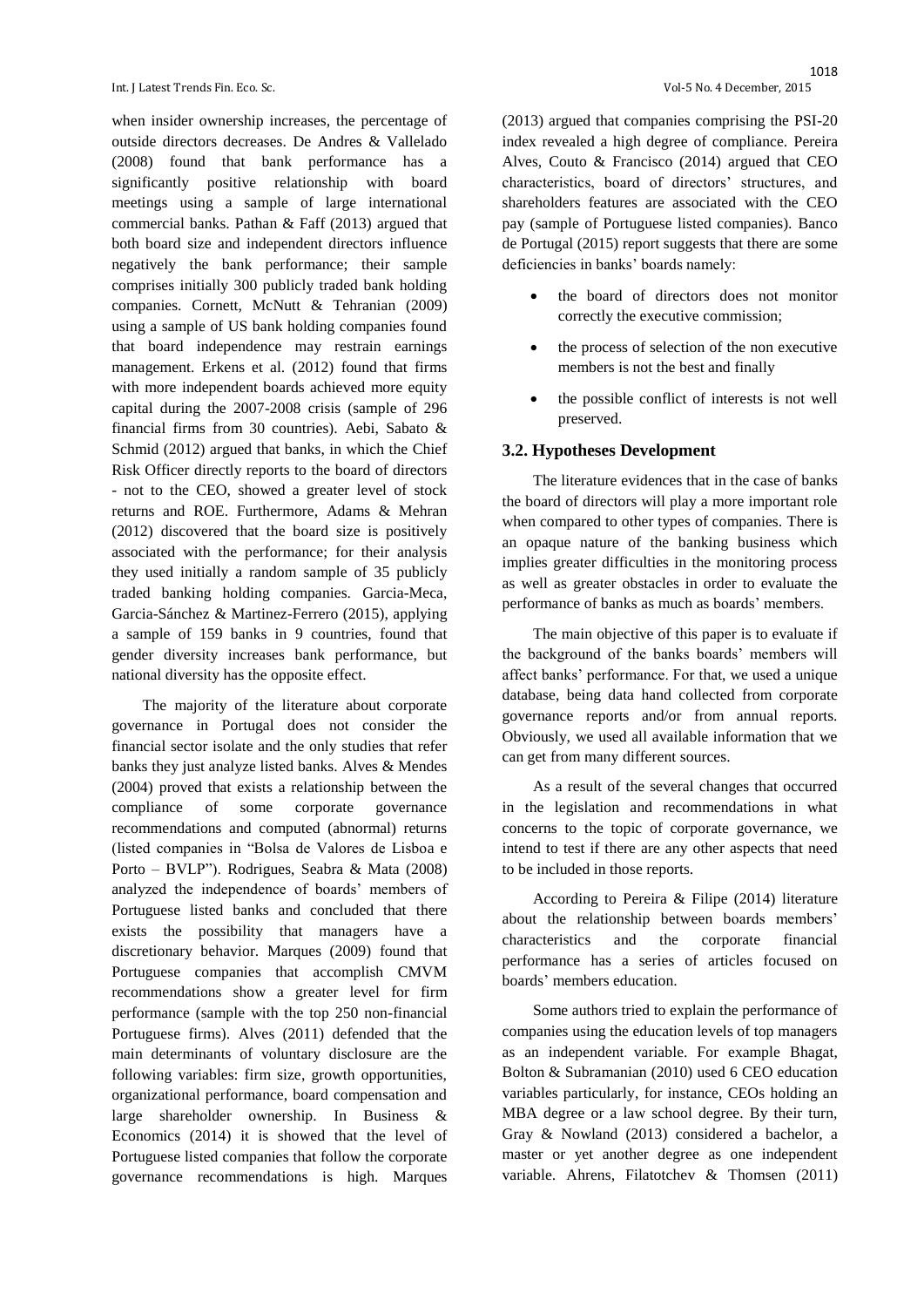argued that future research about corporate governance should consider in a very relevant way the economic competence, what means to measure competencies of boards' members as it is the experience and the education.

For the purpose of this study, we employ 6 measures of educational backgrounds of board members, particularly

- graduation in the area of business/economics,
- MBA in the area of business/economics,
- post graduation in the area of business/economics,
- executive formation in the area of business/economics,
- master degree in the area of business/economics and
- doctorate in the area of business/economics.

The hypotheses are formulated as follows:

*H1. Graduation in the area of business/economics held by board members is positively associated with the bank performance;*

*H2. MBA in the area of business/economics held by board members is positively associated with the bank performance;*

*H3. Post graduation in the area of business/economics held by board members is positively associated with the bank performance;*

*H4. Executive Formation in the area of business/economics held by board members is positively associated with the bank performance;*

*H5. Masters in the area of business/economics held by board members is positively associated with the bank performance;*

*H6. Doctorate in the area of business/economics held by board members is positively associated with the bank performance.*

## **4. Data and Methodology**

#### 4.1. Data

In the analysis, all Portuguese banks are considered. However due to several limitations in

data collection, it was not possible to overcome this problem, what made necessary to exclude a part of these data.

This study's sample comprises the biggest financial institutions in Portugal in terms of their total assets. This means that it is an empirical study representing the population instead of the sample. All available information of the boards' members was obtained from BoardEx database, annual reports, interim reports and press releases. Financial data was obtained from Bankscope database and from annual reports of Banks.

Some errors in databases were found. Consequently, data were manually checked in order to prevent big differences in terms of final results. The boards members' data include 257 elements but at the end just 155 elements could be used in the research because 102 elements made available no enough information. So, it was not possible to work this information in the research considering the insufficient information made available for these members.

#### **4.2. Empirical Methodology**

We used the following main model setup:

Bank performance=  $\alpha$ +

 $\sum_{i} \beta_j$ board variables $s_{i,t}^j + \gamma$  control variables<sub>i,t</sub>+ $\varepsilon_{i,t}$ j

Where *i* varies from bank 1 to bank 32 and *t* represents values from 2007 to 2011.  $\beta$  coefficient measures the impact of different board characteristics on bank performance.

In this study the following variables were considered:

- 1. Independent variables The main variable is board members' education. For that an index was used, aggregating different levels of education namely:
- GradEdu, a dummy equal to 1 if the board member has a graduation in the area of business or economics; 0 otherwise.
- MBAEdu, a dummy equal to 1 if the board member has a MBA in the area of business or economics; 0 otherwise.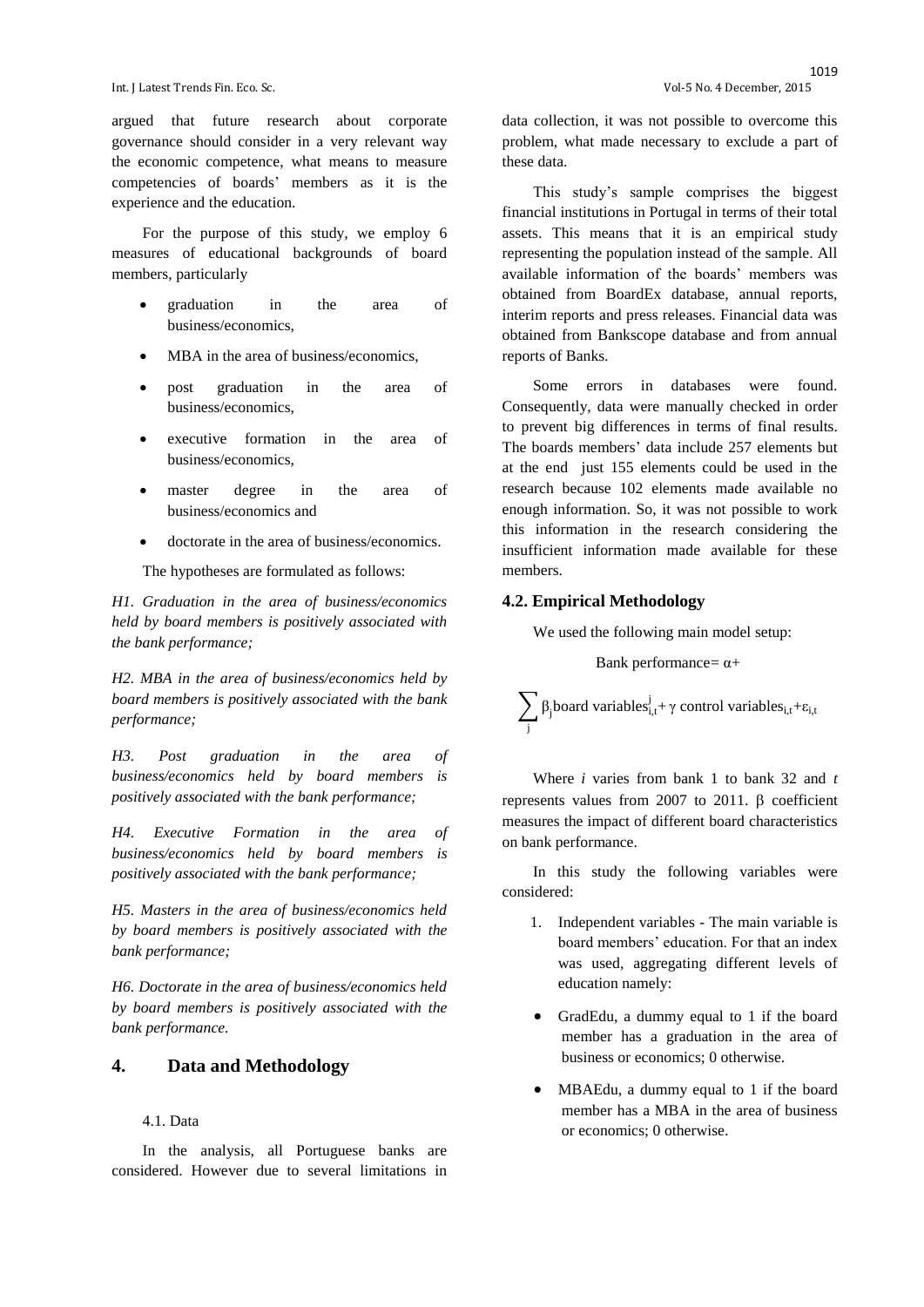Int. J Latest Trends Fin. Eco. Sc. Vol-5 No. 4 December, 2015

- Postgraduated, a dummy equal to 1 if the board member has a post-graduation in the area of business or economics; 0 otherwise.
- ExecutiveEdu, a dummy equal to 1 if the board member has executive formation in the area of business or economics; 0 otherwise.
- MasterEdu, a dummy equal to one if the board member has a master in the area of business or economics; 0 otherwise.
- PhDEdu, a dummy equal to one if the board member has a PhD in the area of business or economics; 0 otherwise.

The "total executive compensation in 2011" was also used. This variable was named "execomp11" and was considered as one independent variable.

In terms of the most used performance measures by previous studies, four indicators were found:

- ROA,
- ROE,
- Tobin's Q and
- cumulative abnormal returns

For details, see, for instance, Jalbert, Rao & Jalbert (2002); DeFond, Hann & Hu (2005); Gottesman & Morey (2006); Kroll, Walters & Wright (2008); Papakonstantinou (2008); Bhagat et al. (2010); Cheng, Chan & Leung (2010); Darmadi (2013); Gray & Nowland (2013).

However, there are some other authors who have introduced some different performance measures. It is the case of Hau & Thum (2009) who applied for example, the log to losses.

In our case we used has dependent variables:

- Performance 1 *(ROAA - return on average assets);*
- Performance 2 *(ROAE - return on average equity).*

Finally, there are also control variables adopted in various articles. A deep observation shows that there is a significant preponderance on the following ones: natural log of total assets, leverage, board size, industry and proportion of outside directors.

In this paper we used as control variables:

- Ownership*, a dummy equal to 1 if the bank is state-owned; 0 otherwise.*
- Assets 07-11*, log of average total assets (07-11).*
- Tier 07-11*, average tier capital (07-11).*

#### **5. Empirical Results**

Portuguese bank system is composed approximately by 30 banks, having one state-owned bank (CGD) which has a relevant market share, as stated previously. During the period 2007-2011, CGD was the bank that in average had a higher level of total assets.

In terms of ROAA (*performance 1*) the average of private banks (0.51%) is higher than the average of state-owned banks (-0.92%). However, in terms of ROAE (*performance 2*) the average of state-owned banks (16.01%) is higher than the average of private banks (5.34%).

Table 1 also shows that the variable "*execomp11(value)*" has a big difference when we compare for example bigger private banks particularly those that are listed (BPI, BCP, BES and BANIF (IPO only in 2012)) with CGD (the biggest state-owned bank). For example, BPI presents an executive compensation of 5.3 million euro in 2011, while CGD only has an executive compensation of 0.7 million euro. This is a major difference that can reduce highly the attractiveness of talented managers for state-owned banks.

Furthermore, *eduindex* of state-owned banks show a superior value of 1.67 that compares with only 1.11 of the private banking sector.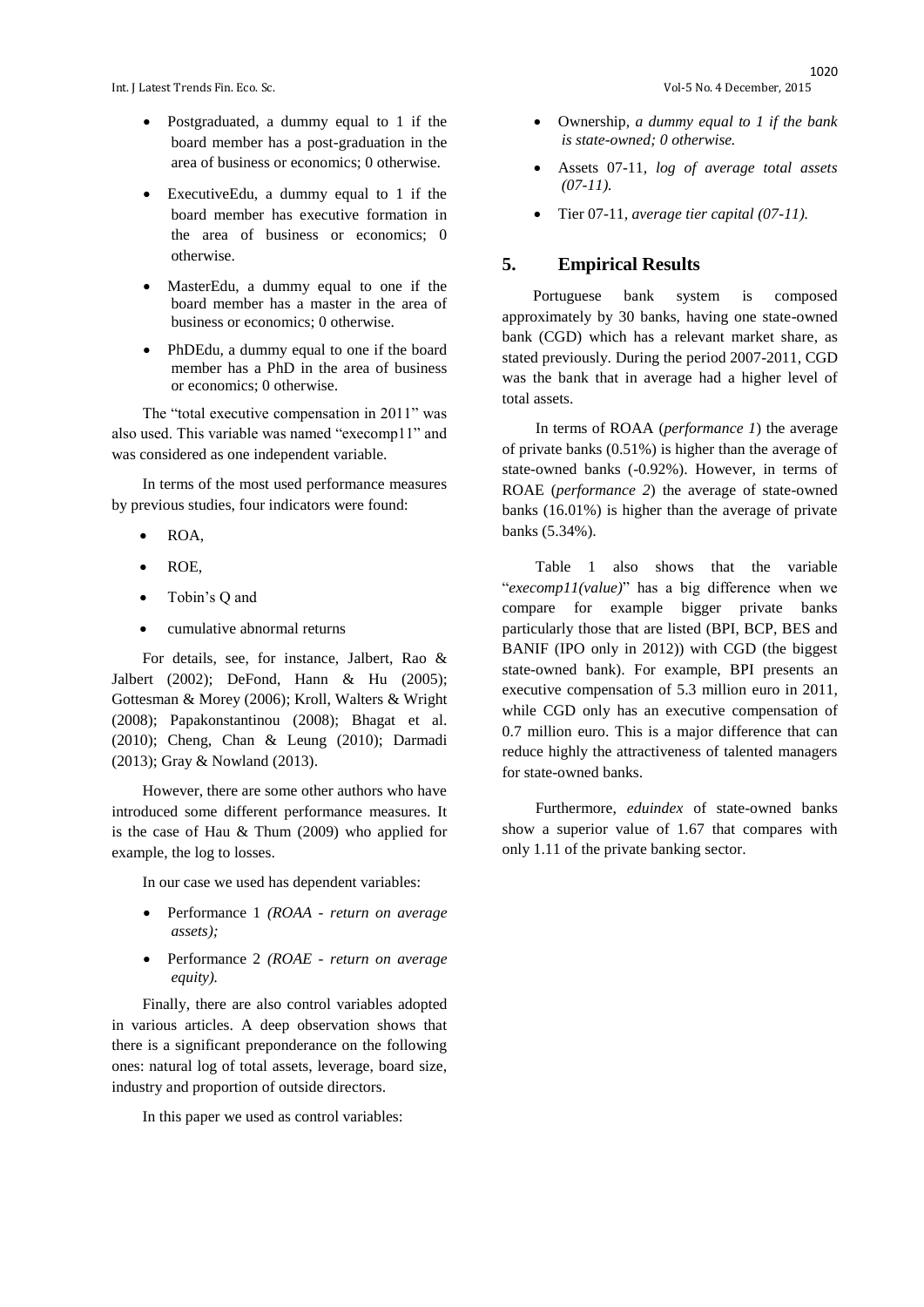# **5.1. Descriptive statistics**

**Table 1.** Values for main variables

| <b>Bank</b>                                   |          |                  | Ownership public traded performance1 performance2 |          | <b>Assets 07-11</b> | <b>Tier711</b> | execomp11(value) | eduindex         |
|-----------------------------------------------|----------|------------------|---------------------------------------------------|----------|---------------------|----------------|------------------|------------------|
| Banco BPI SA (BPI SGPS prior to 01/2003)      |          |                  | 0.58                                              | 11.48    | 44767.075           | 8.33           | 5.3              | 1.208333         |
| Banco Comercial Português SA                  |          |                  | 0.50                                              | 8.37     | 94,034              | $\,8\,$        | 3.8              | 1.142857         |
| Banco Espirito Santo SA                       |          |                  | 0.65                                              | 8.82     | 77820.8446          | 8.12           | 7.2              | 1.047619         |
| Banco Internacional do Funchal SA             |          |                  | 0.24                                              | 5.24     | 14,259.02           | 8.59           | 3                | 1.333333         |
| Caixa Geral de Depósitos SA                   | 0        | $\Omega$         | 0.43                                              | 8.27     | 102,004             | $\,8\,$        | 0.7              | 1.5              |
| Crédito Agrícola Financial Group              |          | $\overline{0}$   | 0.68                                              | 8.87     | 12,943              | 9              | n.a.             | 0.5              |
| <b>Banco Popular Portugal</b>                 |          | $\overline{0}$   | 0.54                                              | 8.54     | 9,149               | 9              | 0.8              | 0.75             |
| Banco Bilbao Vizcaya Argentaria (Portugal) SA |          | $\overline{0}$   | 0.04                                              | 1.38     | 7,001               | 7              | n.a.             |                  |
| Banco Itau BBA International                  |          | $\overline{0}$   | 1.09                                              | 15.73    | 3,767               | 13             | 0.3              | 1.8              |
| <b>Banco Finantia</b>                         |          | $\mathbf{0}$     | 1.21                                              | 7.60     | 2,937               | 10             | n.a.             | 1.333333         |
| Caixa - Banco de Investimento SA              | $\theta$ | $\overline{0}$   | $-2.27$                                           | 23.76    | 1,973               | 9              | 0.1              | 1.857143         |
| Banco BAI Europa                              |          | $\overline{0}$   | 0.17                                              | 5.22     | 1,108               | 11             | 0.368            |                  |
| <b>Banco Credibom</b>                         |          | $\overline{0}$   | 0.71                                              | 8.96     | 1,243               | 13             | 0.507            |                  |
| <b>Banco BNP Paribas</b>                      |          | $\overline{0}$   | 1.67                                              | 13.00    | 987                 | 10             | 1.05             | 1.666667         |
| Banif - Banco de Investimento                 |          | $\overline{0}$   | $-0.47$                                           | 1.23     | 1,004               | $\,8\,$        | 1.49             | 1.6              |
| <b>Banco BIC</b>                              |          | $\overline{0}$   | $-0.03$                                           | $-0.71$  | 675                 | 13             | 0.7              | 0.75             |
| <b>Banco BIG</b>                              |          | $\overline{0}$   | 1.37                                              | 10.95    | 704                 | 33             | 2.265            | 1.333333         |
| <b>Banco Primus</b>                           |          | $\overline{0}$   | 0.58                                              | 8.40     | 422                 | 14             | 0.309            |                  |
| Banco Privado Atlântico Europa                |          | $\boldsymbol{0}$ | 0.10                                              | 5.11     | 134                 | n.a.           | 0.679            | 1.428571         |
| Finibanco - Holding, SGPS S.A.                |          | $\overline{0}$   | 1.66                                              | 8.55     | 3,402               | n.a.           | 0.04             | 0.5              |
| <b>Banco Carregosa</b>                        |          | $\overline{0}$   | 2.07                                              | 10.73    | 85                  | n.a.           | 0.383            | $\boldsymbol{0}$ |
| Credito Agricola, SGPS, SA                    |          | $\overline{0}$   | $-2.47$                                           | $-32.58$ | 108                 | n.a.           | n.a.             |                  |
| Banco Português de Gestão                     |          | $\overline{0}$   | $-0.17$                                           | $-2.74$  | 104                 | n.a.           | 0.768            | $\overline{2}$   |
| <b>Total Average</b>                          |          |                  | 0.39                                              | 6.27     | 16,549.25           | 11.14          | 1.57             | 1.16             |
| <b>Average Private Banks</b>                  |          |                  | 0.51                                              | 5.34     | 13,174.04           | 11.49          | 1.70             | 1.11             |
| <b>Average State-Owned Banks</b>              |          |                  | $-0.921785714$                                    | 16.0145  | 51988.9486          | 8.325333       | 0.4              | 1.678571         |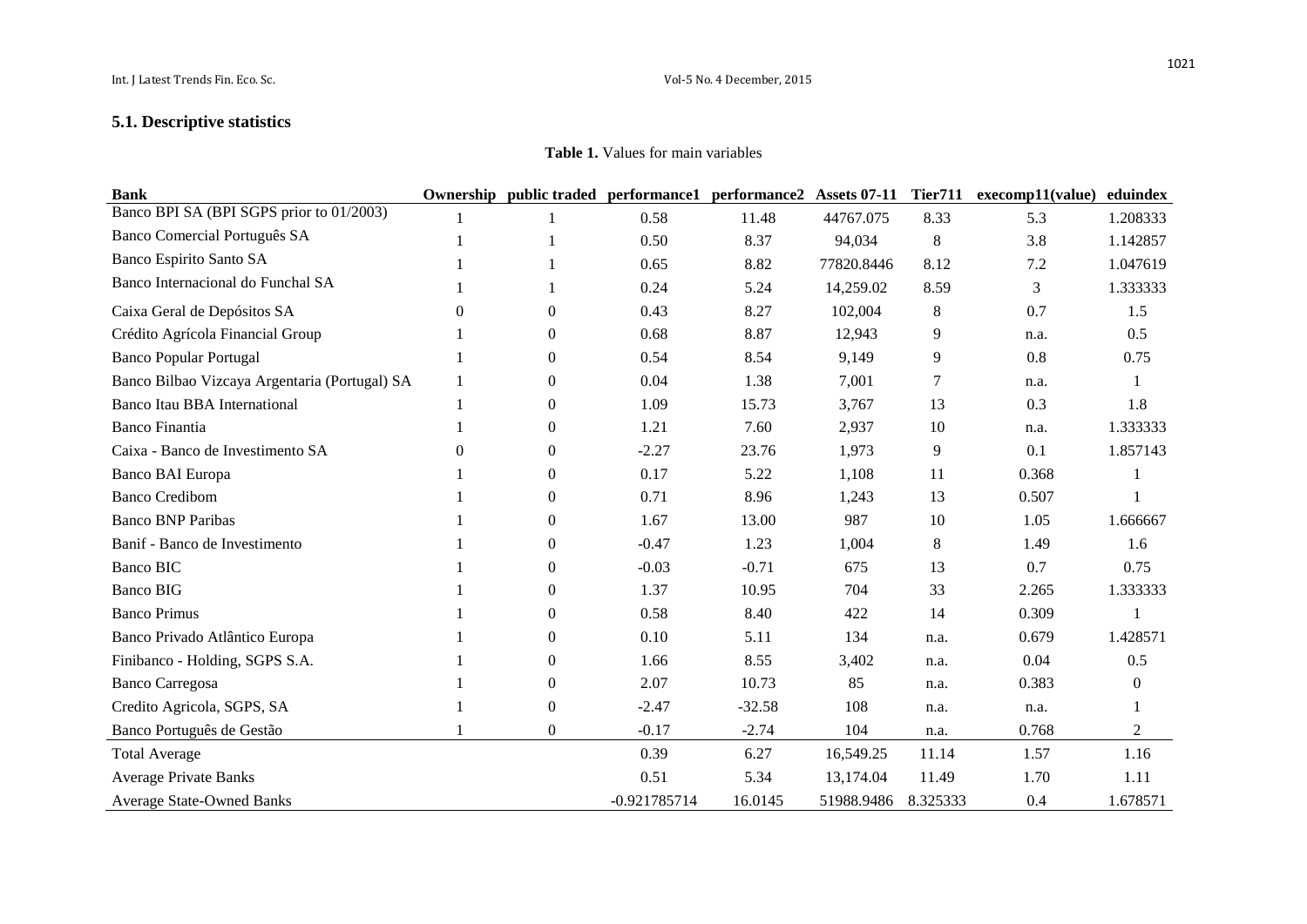In table 2, relevant differences can be seen between the minimum value of *performance2* (ROAE) and its maximum, -32.58% and 23.76% respectively. For the variable *performance1* (ROAA) differences are very slight, a minimum of -2.47% compared to a maximum of 2.07%.

| Variable     | 0bs | Mean     | Std. Dev. | Min      | Max            |
|--------------|-----|----------|-----------|----------|----------------|
| performance1 | 23  | .386087  | 1.072824  | $-2.47$  | 2.07           |
| performance2 | 23  | 6.268695 | 10.10678  | $-32.58$ | 23.76          |
| tier711      | 18  | 11.13722 | 5.969564  | 6.78     | 33.44          |
| execomp11    | 19  | .2815789 | .2464473  | .01      | .8             |
| eduindex     | 23  | 1.163043 | .478154   | 0        | $\overline{2}$ |

#### **Table 2.** Descriptive statistics for the main variables

Figure 1 shows the average education level of banks' board members, contrarily to what was supposed for state-owned banks which have - in average - a higher education level when compared to private banks. Other curious aspect is associated to the fact that non-listed banks show a higher level of boards' members' education in some types when compared to listed banks; these are the cases for example of MBA, postgraduation, executive education and masters degree.

#### **Figure 1.** Average education level of bank's board members

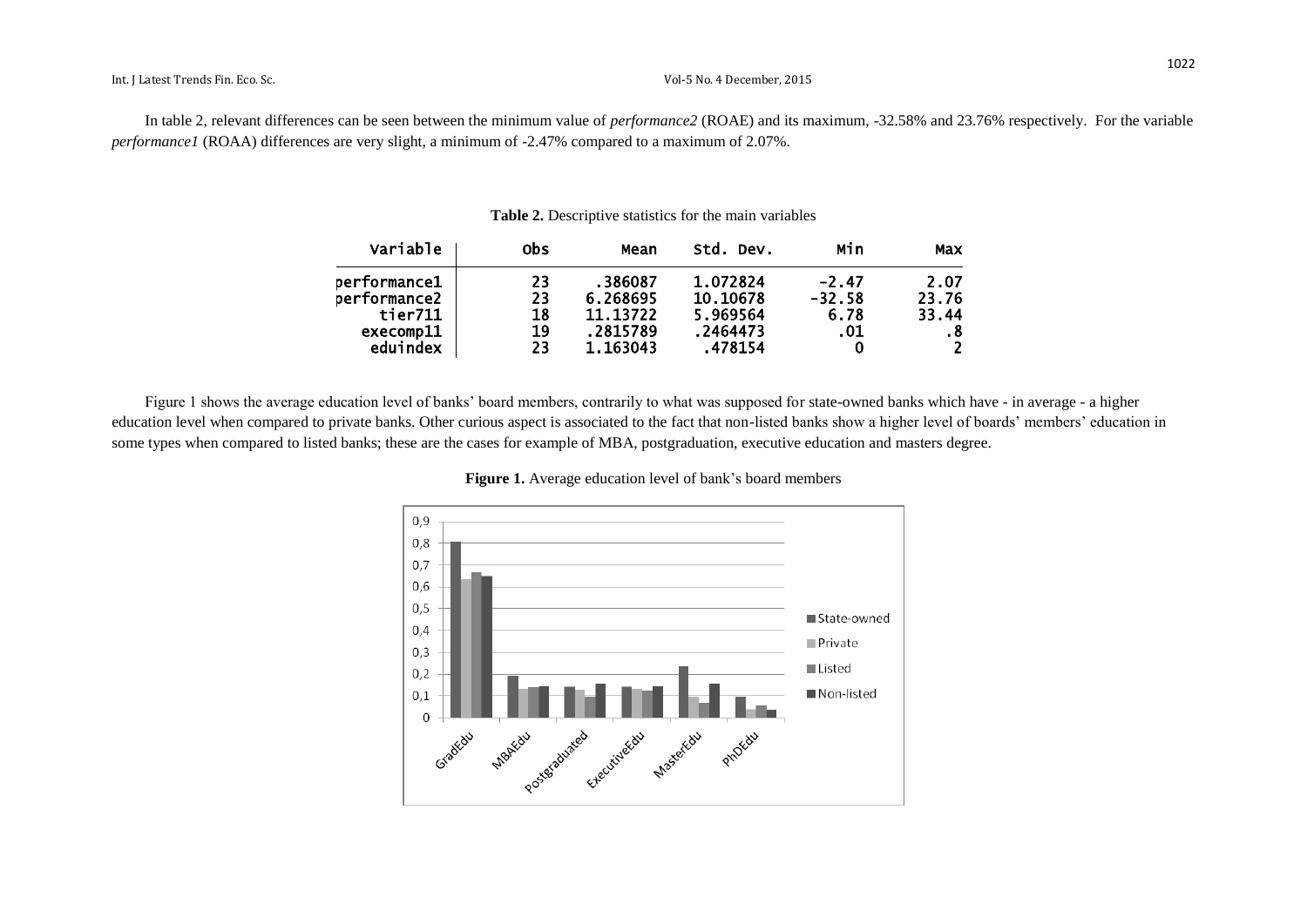In figure 2, *eduindex* for different groups of banks is shown. *Eduindex* agreggates diferent levels of education and in this case state-owned banks show a much higher value when compared with private banks. In the case of listed banks compared with non-listed banks, there is only a slight difference, so it is not possible to conclude that the fact of being listed or not can influence the level of education of banks' boards members.





#### **5.2. Regression Analysis**

In table 1 the possible impact of *Eduindex* in Banks' ROAA is analyzed. In this case it can be seen that R-squared is approximately 0,2 and that adjusted R-squared is 0,0321. This means that there is a slightly effect of the independent variables on the dependent variable.

Considering now P-value of the independent variable "*eduindex*" which is 0,48681, considerably superior to 0,05, it is not possible to reject the null hypothesis. So, the variable "*eduindex*" does not have a significant effect on the Banks' ROAA.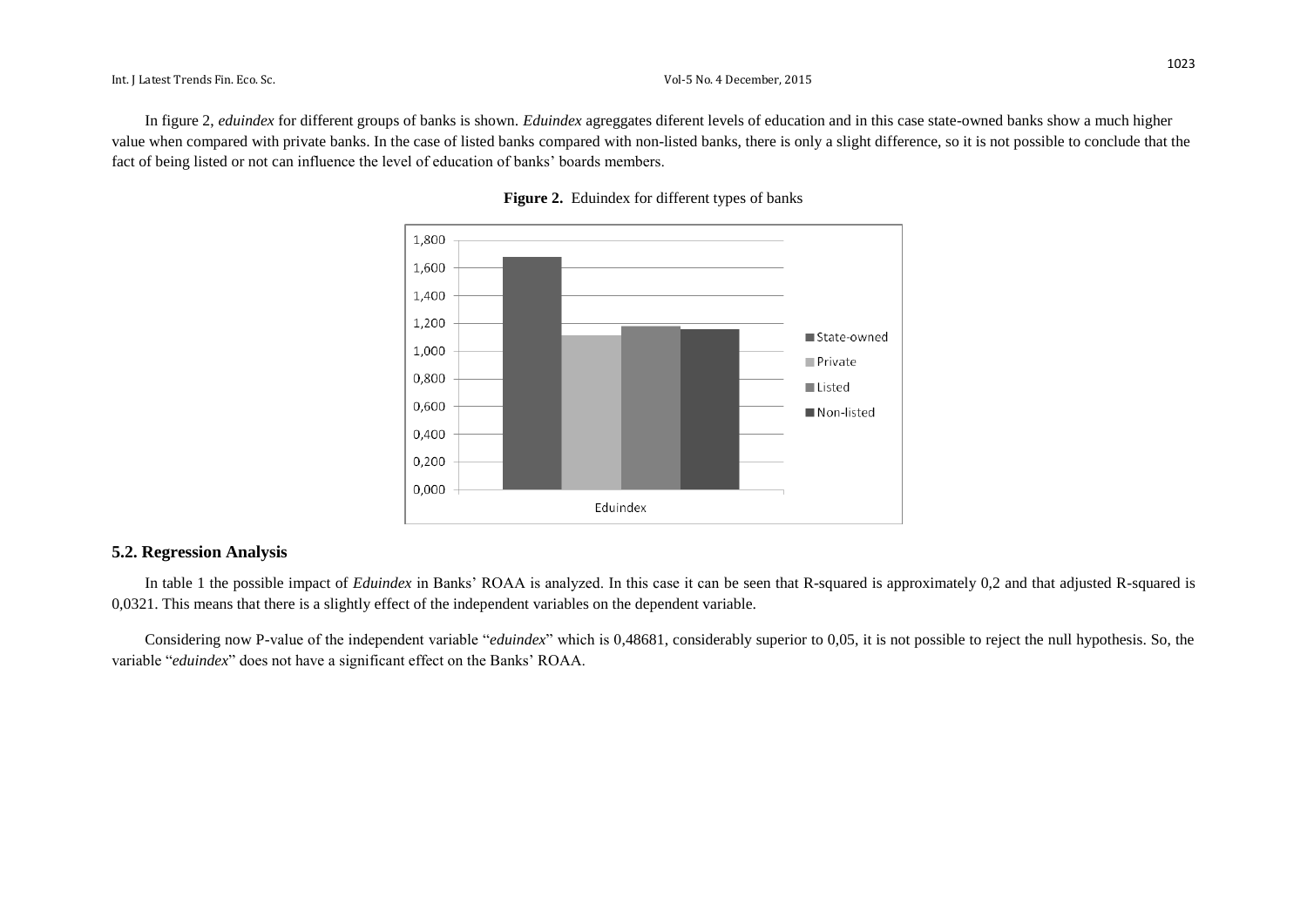#### **Table 1.** Impact of Eduindex in the Bank's ROAA

| <b>Regression Statistics</b> |             |  |  |  |  |
|------------------------------|-------------|--|--|--|--|
| Multiple R                   | 0,450459163 |  |  |  |  |
| R Square                     | 0,202913458 |  |  |  |  |
| <b>Adjusted R Square</b>     | 0,032109198 |  |  |  |  |
| Standard Error               | 0,837764147 |  |  |  |  |
| Observations                 | 18          |  |  |  |  |

#### ANOVA

|                     | df             | SS                            | MS         | F         | Significance F           |                           |
|---------------------|----------------|-------------------------------|------------|-----------|--------------------------|---------------------------|
| Regression          | 3              | 2,501364316 0,833788 1,187988 |            |           | 0,350002935              |                           |
| Residual            | 14             | 9,825882713 0,701849          |            |           |                          |                           |
| Total               | 17             | 12,32724703                   |            |           |                          |                           |
|                     |                |                               |            |           |                          |                           |
|                     | Coefficients   | <b>Standard Error</b>         | t Stat     | $P-value$ | Lower $95%$              | Upper $95\%$              |
| Interceptar         | $-0,855168502$ | 1.550218335                   | $-0.55164$ | 0,58989   |                          | -4,18005614 2,469719137   |
| $Log(Asests 07-11)$ | 0,118476446    | 0.127013766 0.932784          |            | 0.36674   | -0,153940988 0,390893879 |                           |
| Tier <sub>711</sub> | 0,067179675    | 0,038861969 1,728674 0,105847 |            |           |                          | $-0,01617096$ 0,150530309 |
| eduindex            | $-0.388546087$ | 0.543990064                   | $-0.71425$ | 0.48681   |                          | -1.55528873 0.778196556   |

The regression that considers the effect of *Eduindex* on Banks' ROAE (table 2) shows a R-squared of 0,3184 and an adjusted R-squared of 0,1724. In this case there is an increase in the power of explanation when compared to data of table 1.

P-value of the independent variable "*eduindex*" is 0,027 (which is below 0,05). This means that this variable is significant and the null hypothesis is rejected. So, the variable "*eduindex*" influences Banks' ROAE.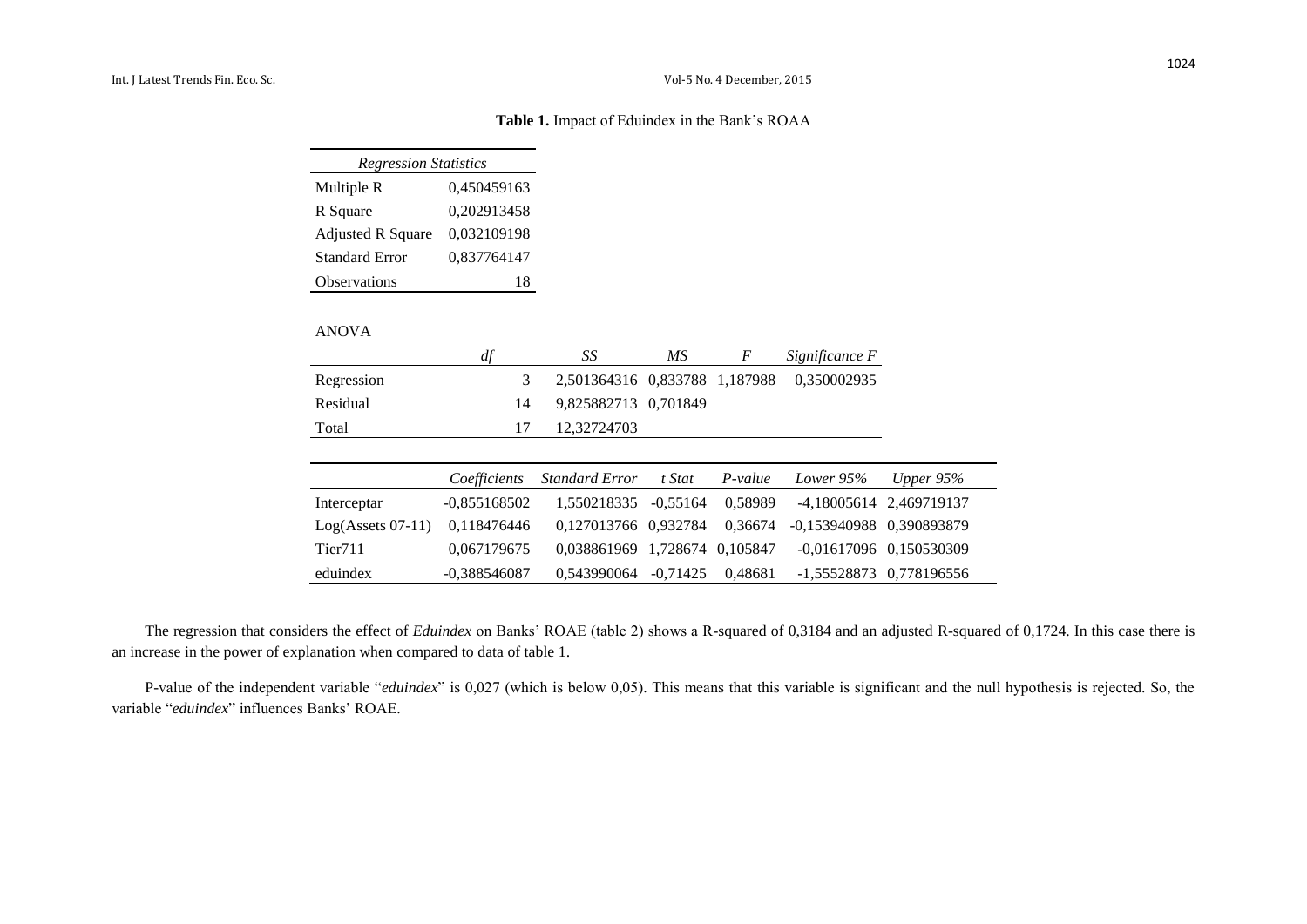#### **Table 2.** Impact of Eduindex in the Bank's ROAE

| <b>Regression Statistics</b> |             |  |  |  |  |
|------------------------------|-------------|--|--|--|--|
| Multiple R                   | 0,564287082 |  |  |  |  |
| R Square                     | 0,318419911 |  |  |  |  |
| <b>Adjusted R Square</b>     | 0,172367035 |  |  |  |  |
| Standard Error               | 5,084686356 |  |  |  |  |
| Observations                 | 18          |  |  |  |  |

#### ANOVA

|            | df | SS                      | МS | F | Significance F                                  |
|------------|----|-------------------------|----|---|-------------------------------------------------|
| Regression | 3  |                         |    |   | 169,0984769 56,36615895 2,180168713 0,135862941 |
| Residual   | 14 | 361,9564947 25,85403534 |    |   |                                                 |
| Total      | 17 | 531,0549716             |    |   |                                                 |

|                                 |             | Coefficients Standard Error | t Stat                              | P-value                            | Lower 95%                                        | Upper $95\%$ |
|---------------------------------|-------------|-----------------------------|-------------------------------------|------------------------------------|--------------------------------------------------|--------------|
| Interceptar                     | -7.61523589 |                             |                                     | 9,40882234 -0,80937184 0,431842667 | -27.79515273                                     | 12,56468     |
| $Log(Assets 07-11)$ 0,538944929 |             |                             |                                     |                                    | 0,770891384 0,699119149 0,495929235 -1,114452645 | 2.192343     |
| Tier711                         | 0.160591847 |                             |                                     |                                    | 0,235867012 0,680857597 0,507067136 -0,345292578 | 0,666476     |
| eduindex                        | 8.140199833 |                             | 3,301667738 2,465481229 0,027220338 |                                    | 1.058826843                                      | 15,22157     |

In table 3 the possible influence of "Execomp11" on bank's ROAA is evaluated. In this case the R-squared of 0,3038 is compared to an adjusted R-squared 0,1646. This means that there is some considerable explanation power associated with these independent variables.

However P-value of variable "Execomp11" is superior to 0,05, meaning that this variable is not significant. So, null hypothesis is not rejected, which implies that there is no influence of "Execomp11" over the Bank's ROAA.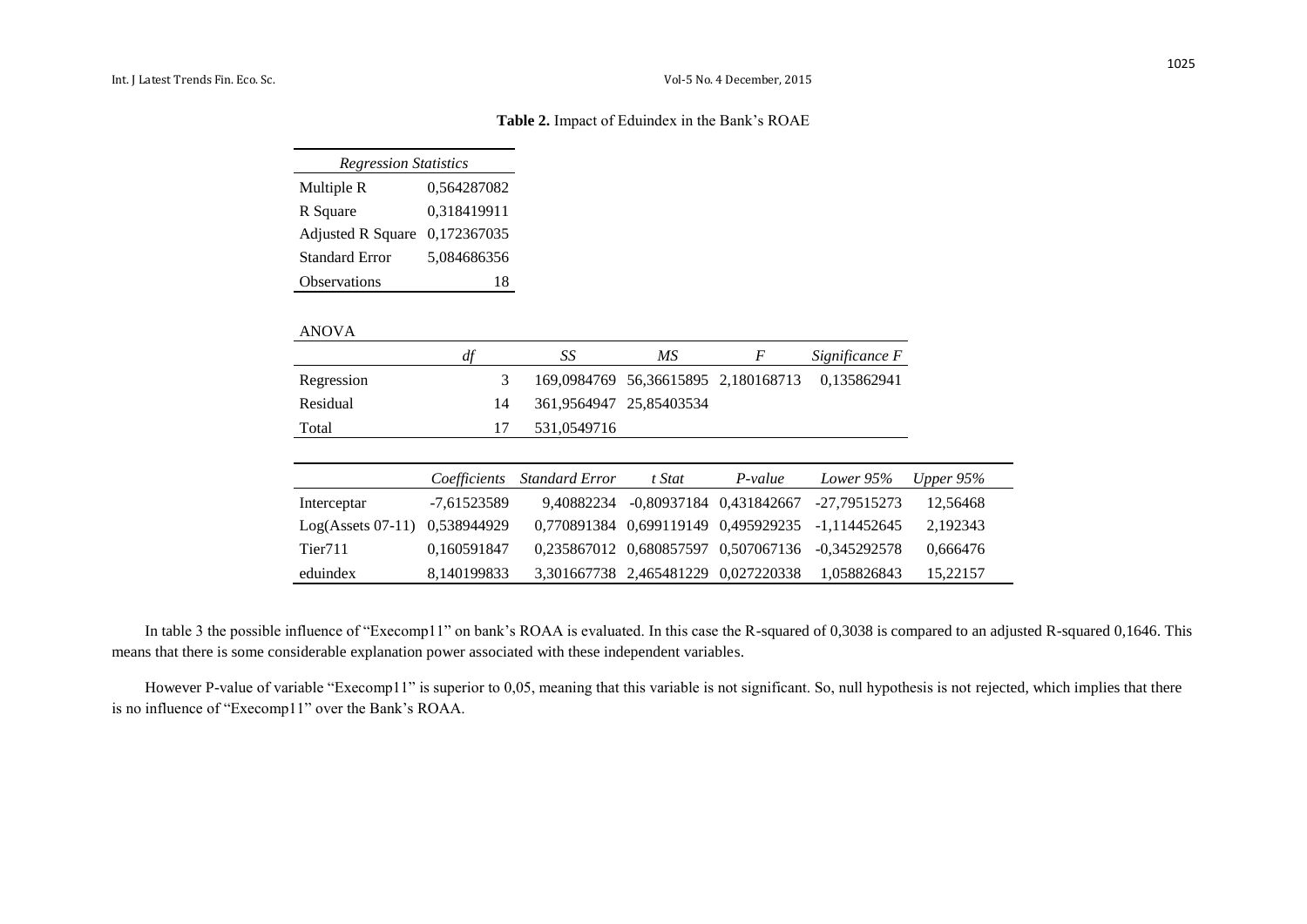#### **Table 3.** Impact of Execomp11 in the Bank's ROAA

| <b>Regression Statistics</b> |             |  |  |  |  |
|------------------------------|-------------|--|--|--|--|
| Multiple R                   | 0,551202303 |  |  |  |  |
| R Square                     | 0,303823979 |  |  |  |  |
| <b>Adjusted R Square</b>     | 0,164588775 |  |  |  |  |
| <b>Standard Error</b>        | 0,864156995 |  |  |  |  |
| <b>Observations</b>          |             |  |  |  |  |

#### ANOVA

|             | Df             | SS                    | $\overline{MS}$                      | F                      | Significance F           |              |
|-------------|----------------|-----------------------|--------------------------------------|------------------------|--------------------------|--------------|
| Regression  | 3              | 4,888544189           |                                      | 1.62951473 2.182091669 | 0,13260275               |              |
| Residual    | 15             | 11,20150968           | 0,746767312                          |                        |                          |              |
| Total       | 18             | 16,09005386           |                                      |                        |                          |              |
|             |                |                       |                                      |                        |                          |              |
|             |                |                       |                                      |                        |                          |              |
|             | Coefficients   | <b>Standard Error</b> | t Stat                               | $P-value$              | Lower 95%                | Upper $95\%$ |
| Interceptar | $-1,811854977$ |                       | 1,366708124 -1,325707329 0,204773083 |                        | -4,724924374             | 1,10121442   |
| Execomp11   | $-0,622233489$ | 1.240712195           | $-0,501513156$ $0,623290218$         |                        | -3,266748921 2,022281944 |              |
| ownership   | 1,922767653    | 0.826771265           | 2,325634351 0,034470704              |                        | 0,160546425 3,684988881  |              |

For studying the influence of "*Execomp11*" over Banks' ROAE, it is possible to register also some interesting power of explanation in the regression but P-value of this variable is not significant. So, the variable "*Execomp11*" does not explain the evolution of Banks' ROAE.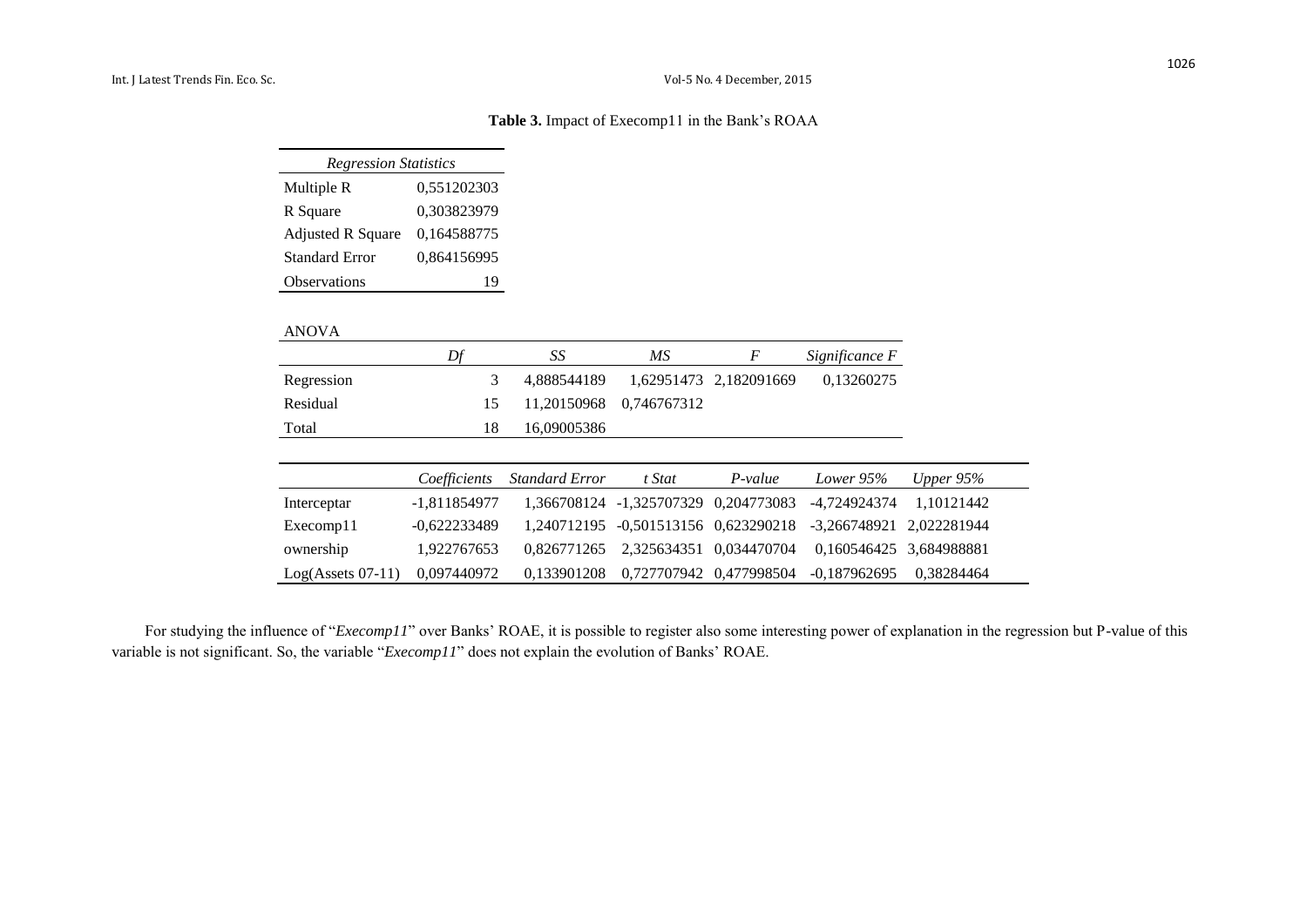# **Table 4.** Impact of Execomp11 in the Bank's ROAE

| <b>Regression Statistics</b> |             |  |  |  |  |  |
|------------------------------|-------------|--|--|--|--|--|
| Multiple R                   | 0,488347508 |  |  |  |  |  |
| R Square                     | 0,238483289 |  |  |  |  |  |
| <b>Adjusted R Square</b>     | 0,086179946 |  |  |  |  |  |
| <b>Standard Error</b>        | 5,620227458 |  |  |  |  |  |
| Observations                 | 19          |  |  |  |  |  |

#### ANOVA

|            | df | SS          | МS                      | <i>Significance F</i>                           |
|------------|----|-------------|-------------------------|-------------------------------------------------|
| Regression |    |             |                         | 148,3807485 49,46024949 1,565844092 0,239052255 |
| Residual   |    |             | 473,8043502 31,58695668 |                                                 |
| Total      |    | 622.1850987 |                         |                                                 |

|                     | Coefficients | Standard Error | t Stat                                | P-value    | Lower 95%                                                     | Upper $95\%$ |
|---------------------|--------------|----------------|---------------------------------------|------------|---------------------------------------------------------------|--------------|
| Interceptar         | 16.37774747  |                | 8,888674828 1,842540962 0,085249541   |            | $-2.56801437$                                                 | 35.3235093   |
| Execomp11           | 4,657406621  |                | 8,069233704  0,577180782  0,572379085 |            | -12,54175781 21,85657105                                      |              |
| $Log(Asests 07-11)$ | -0,07047383  |                |                                       |            | 0,870854776 -0,080924893 0,936571569 -1,926656837 1,785709177 |              |
| ownership           | -9,803382467 |                | 5,377081469 -1,823179084              | 0,08826626 | $-21,26436027$ 1,657595333                                    |              |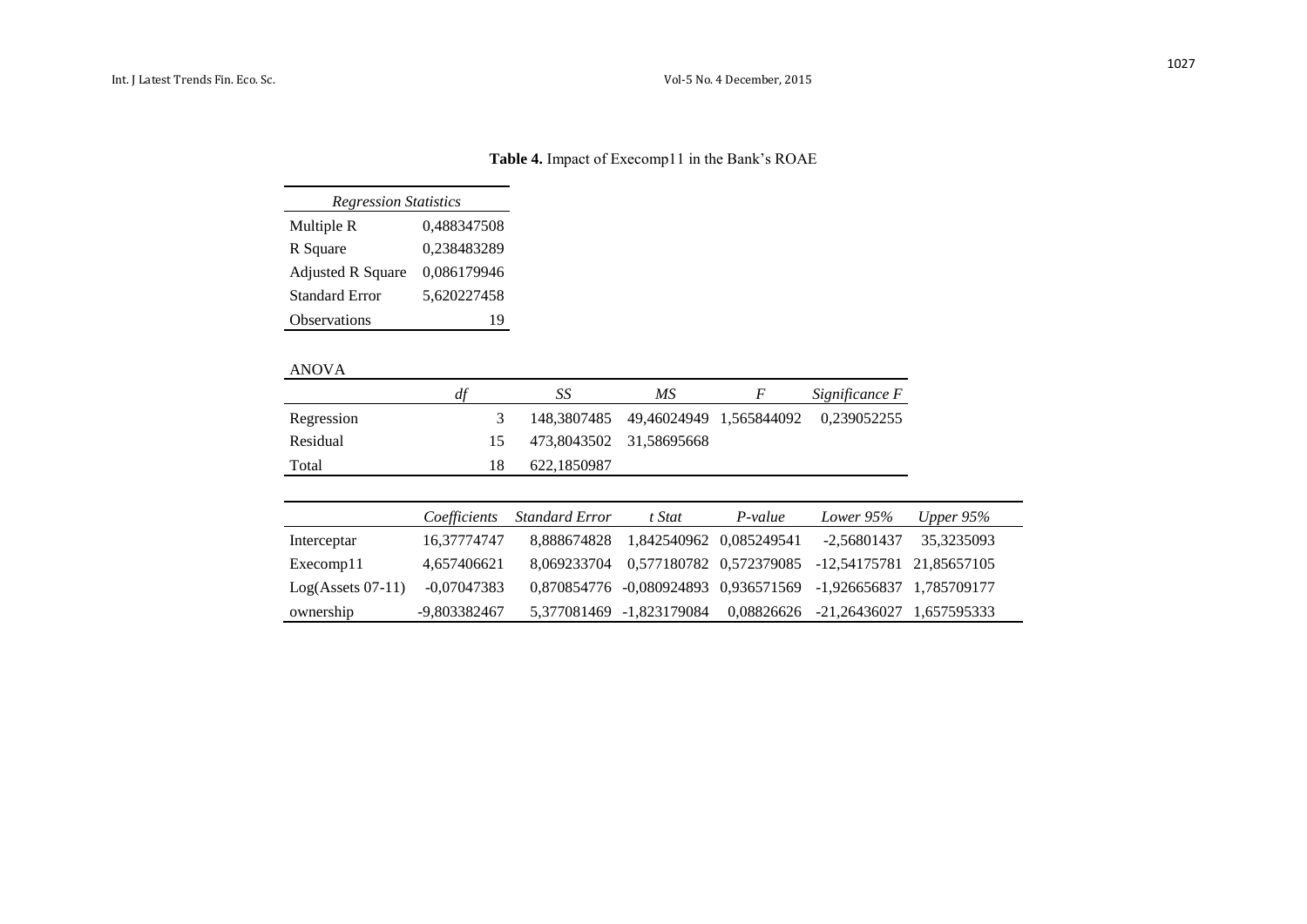Int. J Latest Trends Fin. Eco. Sc. Vol-5 No. 4 December, 2015

#### **6. Conclusions**

This study allows making an analysis that shows that there is a significant influence of "*eduindex*" over Banks' ROAE. This represents an important outcome that shows the necessity of supervisory institutions (particularly *Banco de Portugal* (BdP) and European Central Bank (ECB)) to establish more rigorous procedures for minimum requirements to an individual to be accepted as board member of a bank.

However, the first regression which considers as dependent variable banks' ROAA does not show similar results, meaning that "*eduindex*" is not significant in terms of the evolution of banks' ROAA.

Moreover, contrarily to what it was expected, the variable "*execomp11*" does not show a significant influence neither over banks' ROAA nor banks' ROAE. In this case and in relative terms, *execomp11*  of state-owned banks is lower when compared to private banks (considering their dimension) what does not seem to have a significant impact.

#### **Acknowledgements**

Professors José Paulo Esperança and Nelson António provided valuable comments on a previous version of this article. The authors wish to thank also to discussants of ELBE 2012, Professors Maria Guerreiro and Álvaro Rosa.

### **References**

- [1] Adams, R. B. & Mehran, H. (2012). Bank board structure and performance: Evidence for large bank holding companies. Journal of Financial Intermediation, 21(2), 243–267.
- [2] Aebi, V., Sabato, G. & Schmid, M. (2012). Risk management, corporate governance, and bank performance in the financial crisis. Journal of Banking & Finance, 36(12), 3213–3226.
- [3] Ahrens, T., Filatotchev, I. & Thomsen, S. (2011). The research frontier in corporate governance. Journal of Management & Governance, 15(3), 311–325.
- [4] Alves, C. & Mendes, V. (2004). Corporate governance policy and company performance: The portuguese case. Corporate Governance: An International Review, 12(3), 290–301.
- [5] Alves, H. (2011). Corporate Governance determinants of voluntary disclosure and its effects on information asymmetry: an analysis for Iberian Peninsula listed companies.
- [6] Banco de Portugal (2015). Comunicado do Banco de Portugal: Recomendações do Grupo de Trabalho sobre os Modelos e as Práticas de Governo, de Controlo e de Auditoria das Instituições Financeiras.
- [7] BCBS. (2015). Corporate Governance Principles for Banks.
- [8] Becht, M., Bolton, P. & Rӧell, A. (2011). Why bank governance is different. Oxford Review of Economic Policy, 27(3), 437–463.
- [9] Beltratti, A. & Stulz, R. M. (2012). The credit crisis around the globe: Why did some banks perform better? Journal of Financial Economics, 105(1), 1–17.
- [10] Berger, A. N., Imbierowicz, B. & Rauch, C. (2014). The Roles of Corporate Governance in Bank Failures During the Recent Financial Crisis. SSRN.
- [11] Bhagat, S., Bolton, B. & Subramanian, A. (2010). CEO education, CEO turnover, and firm performance. University of Colorado-Boulder Working Paper.
- [12] Booth, J. R., Cornett, M. M. & Tehranian, H. (2002). Boards of directors, ownership, and regulation. Journal of Banking & Finance, 26(10), 1973–1996.
- [13] Business, C. L. & Economics. (2014). Governo das Sociedades em Portugal - 2014.
- [14] Carvalho, M. A. S. de. (2010). Sector bancário português: evolução recente. INFORBANCA, 22(83), 15–17.
- [15] Cheng, L. T., Chan, R. Y. & Leung, T. (2010). Management demography and corporate performance: Evidence from China. International Business Review, 19(3), 261–275.
- [16] Cornett, M. M., McNutt, J. J. & Tehranian, H. (2009). Corporate governance and earnings management at large US bank holding companies. Journal of Corporate Finance, 15(4), 412–430.
- [17] Darmadi, S. (2013). Board members' education and firm performance: evidence from a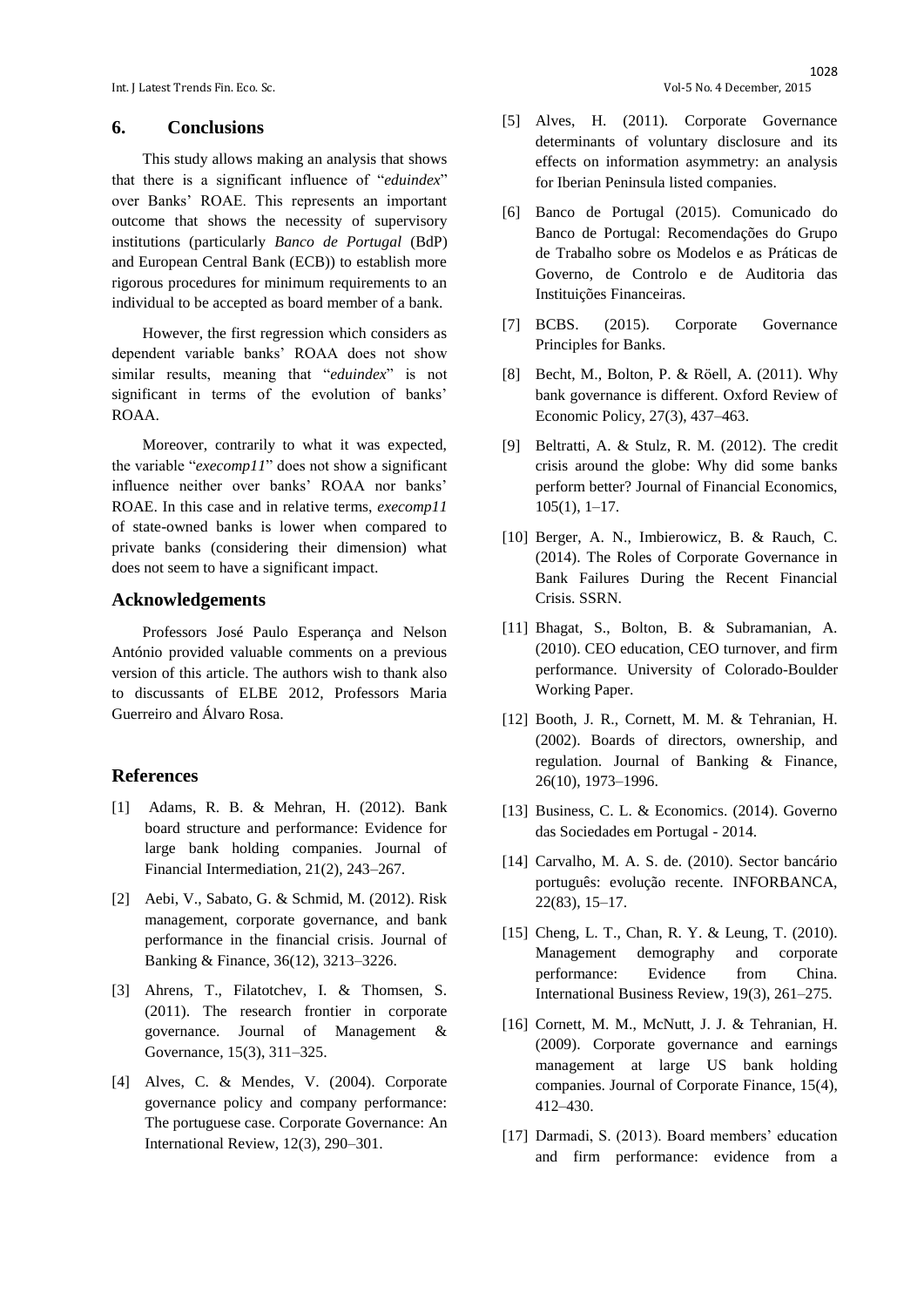developing economy. International Journal of Commerce and Management, 23(2), 113–135.

- [18] De Andres, P. & Vallelado, E. (2008). Corporate governance in banking: The role of the board of directors. Journal of Banking & Finance, 32(12), 2570–2580.
- [19] De Larosière, J. (2009). The High-Level Group on financial supervision in the EU: report. European Commission.
- [20] DeFond, M. L., Hann, R. N. & Hu, X. (2005). Does the market value financial expertise on audit committees of boards of directors? Journal of Accounting Research, 43(2), 153–193.
- [21] Dermine, J. (2011). Bank Corporate Governance, Beyond the Global Banking Crisis. INSEAD WP.
- [22] Erkens, D. H., Hung, M. & Matos, P. (2012). Corporate governance in the 2007-2008 financial crisis: Evidence from financial institutions worldwide. Journal of Corporate Finance, 18(2), 389–411.
- [23] Fernandes, N. & Fich, E. M. (2013). Does Financial Experience Help Banks during Credit Crises? Available at SSRN 1409557.
- [24] Flannery, M. J. (1998). Using market information in prudential bank supervision: A review of the US empirical evidence. Journal of Money, Credit and Banking, 273–305.
- [25] Garcia-Meca, E., Garcia-Sánchez, I.-M. & Martinez-Ferrero, J. (2015). Board diversity and its effects on bank performance: An international analysis. Journal of Banking & Finance, 53, 202–214.
- [26] Gottesman, A. A. & Morey, M. R. (2006). Does a better education make for better managers? An empirical examination of CEO educational quality and firm performance. SSRN Working-Paper 564443.
- [27] Gray, S. & Nowland, J. (2013). Is prior director experience valuable? Accounting & Finance, 53(3), 643–666.
- [28] Gupta, K., Krishnamurti, C. & Tourani-Rad, A. (2013). Is corporate governance relevant during the financial crisis? Journal of International Financial Markets, Institutions and Money, 23, 85–110.
- 1029
- [29] Hau, H. & Thum, M. (2009). Subprime crisis and board (in-) competence: private versus public banks in Germany. Economic Policy, 24(60), 701–752.
- [30] Isaksson, M. & Kirkpatrick, G. (2009). Corporate governance: Lessons from the financial crisis. Organisation for Economic Cooperation and Development. The OECD Observer, (273), 11.
- [31] Jalbert, T., Rao, R. & Jalbert, M. (2002). Does school matter? An empirical analysis of CEO education, compensation, and firm performance. International Business and Economics Research Journal, 1(1), 83–98.
- [32] Kroll, M., Walters, B. A. & Wright, P. (2008). Board vigilance, director experience, and corporate outcomes. Strategic Management Journal, 29(4), 363–382.
- [33] Ladipo, D. & Nestor, S. (2009). A corporate governance study of the 25 largest European banks.
- [34] Levine, R. (2004). The Corporate Governance of Banks: A Concise Discussion of Concepts and Evidence.
- [35] Marques, A. (2009). IFRS introduction, corporate governance and firm performance: evidence from Portugal. Journal of Applied Management Accounting Research, 7(2), 55–70.
- [36] Marques, M. (2013). The Corporate Governance of the PSI 20 Companies: Evaluation of Compliance with the Recommendations of the CMVM. Journal of Management and Sustainability, 3(4), 173–183.
- [37] Mehran, H., Morrison, A. D. & Shapiro, J. D. (2011). Corporate governance and banks: What have we learned from the financial crisis? FRB of New York Staff Report, (502).
- [38] Mülbert, P. O. (2009). Corporate governance of banks after the financial crisis-Theory, Evidence, Reforms. ECGI-Law Working Paper, (130).
- [39] Nestor, S. (2010). Avoiding pitfalls in the new bank governance framework. Retrieved from http://www.thebanker.com/Comment/Bracken/ Avoiding-pitfalls-in-the-new-bank-governanceframework